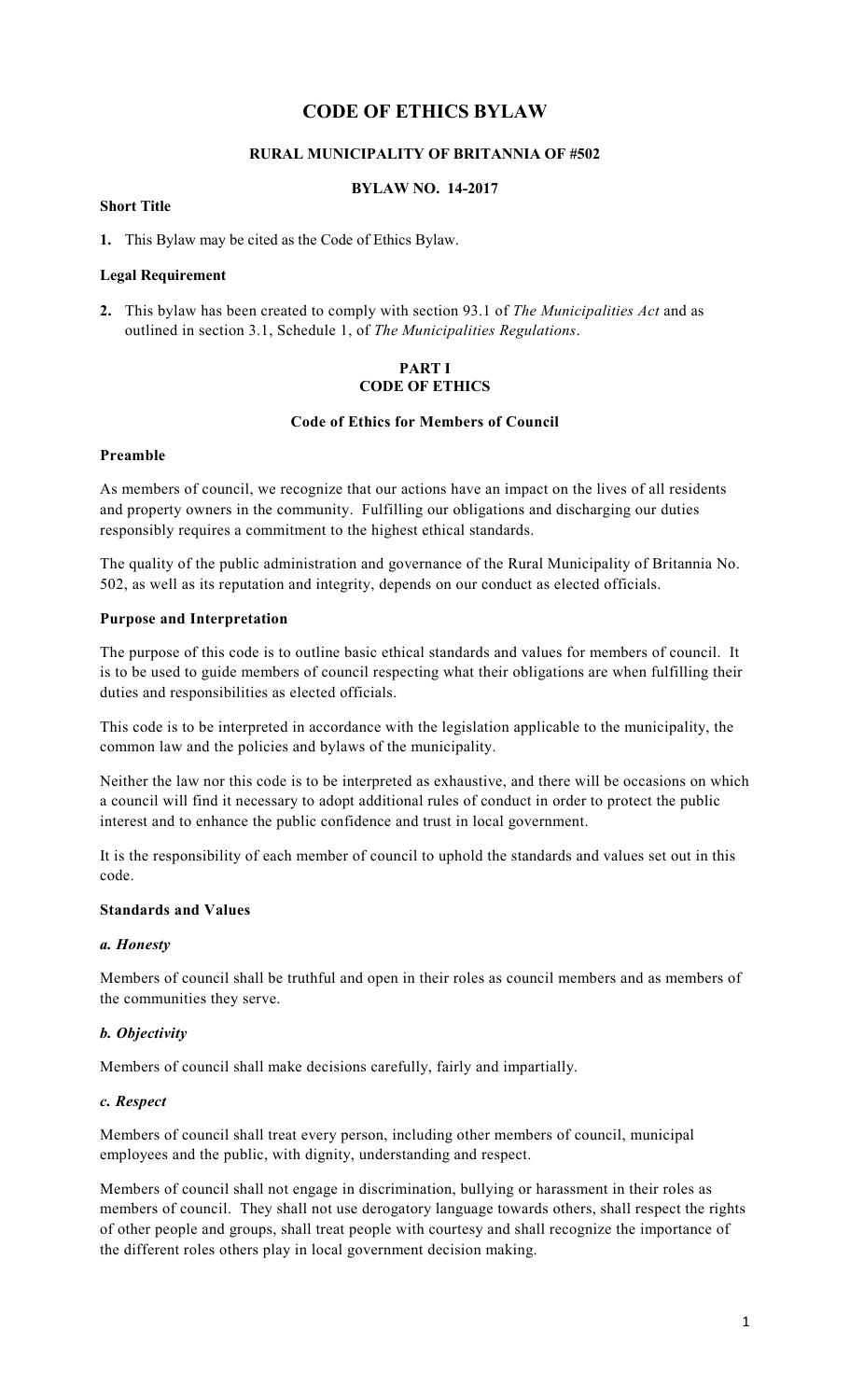### *d. Transparency and Accountability*

Members of council shall endeavour to conduct and convey council business and all their duties in an open and transparent manner, other than those discussions that are authorized to be dealt with in a confidential manner in closed session, so that stakeholders can view the process and rationale used to reach decisions and the reasons for taking certain actions.

Members of council are responsible for the decisions that they make. This responsibility includes acts of commission and acts of omission.

### *e. Confidentiality*

Members of council shall refrain from disclosing or releasing any confidential information acquired by virtue of their office except when required by law or authorized by council to do so. Members shall not take advantage of or obtain private benefit from information that is obtained in the course of or as a result of their official duties or position and that is not in the public domain. This includes complying with *The Local Authority Freedom of Information and Protection of Privacy Act*  in their capacity as members of council of a local authority.

### *f. Leadership and the Public Interest*

Members of council shall serve their constituents in a conscientious and diligent manner and act in the best interests of the municipality. A member shall strive, by focussing on issues important to the community and demonstrating leadership, to build and inspire the public's trust and confidence in local government.

Members of council are expected to perform their duties in a manner that will bear close public scrutiny and shall not provide the potential or opportunity for personal benefit, wrongdoing or unethical conduct.

#### *g. Responsibility*

Members of council shall act responsibly and in accordance with the Acts of the Parliament of Canada and the Legislature of Saskatchewan, including *The Municipalities Act*.

This duty includes disclosing actual or potential conflicts of interest, either financial or otherwise relating to their responsibilities as members of council, following policies and procedures of the municipality, and exercising all conferred powers strictly for the purpose for which the powers have been conferred. Every member of council is individually responsible for preventing potential and actual conflicts of interest.

#### **PART II CONTRAVENTION OF THE CODE OF ETHICS**

### **Complaint Procedure**

- **3.** As required by clause 93.1(5)(c) of *The Municipalities Act*, the following section details the procedure for handling contraventions of the code of ethics.
	- (a) To report an alleged contravention of the code of ethics, an individual/organization/member of council may submit the form found in Schedule A, by sending the form directly to the Municipal Administer by mail, e-mail, fax or courier. The complaint will then be presented to council at the next regular meeting of council in an *in camera* session.
	- (b) Upon receipt of a complaint, Council shall discuss the complaint and take all necessary steps to ensure the complaint is valid.
	- (c) All discussions surrounding alleged and substantiated contraventions of this policy shall be conducted in an *in camera* session at a meeting of council.
	- (d) If the claim is found to be substantiated, Council may, by resolution, impose an appropriate penalty detailed in 5(a) to (f) based on the severity of the contravention of the code of ethics.
		- (i) Any action taken by Council should include a time frame to complete the expected remedial action.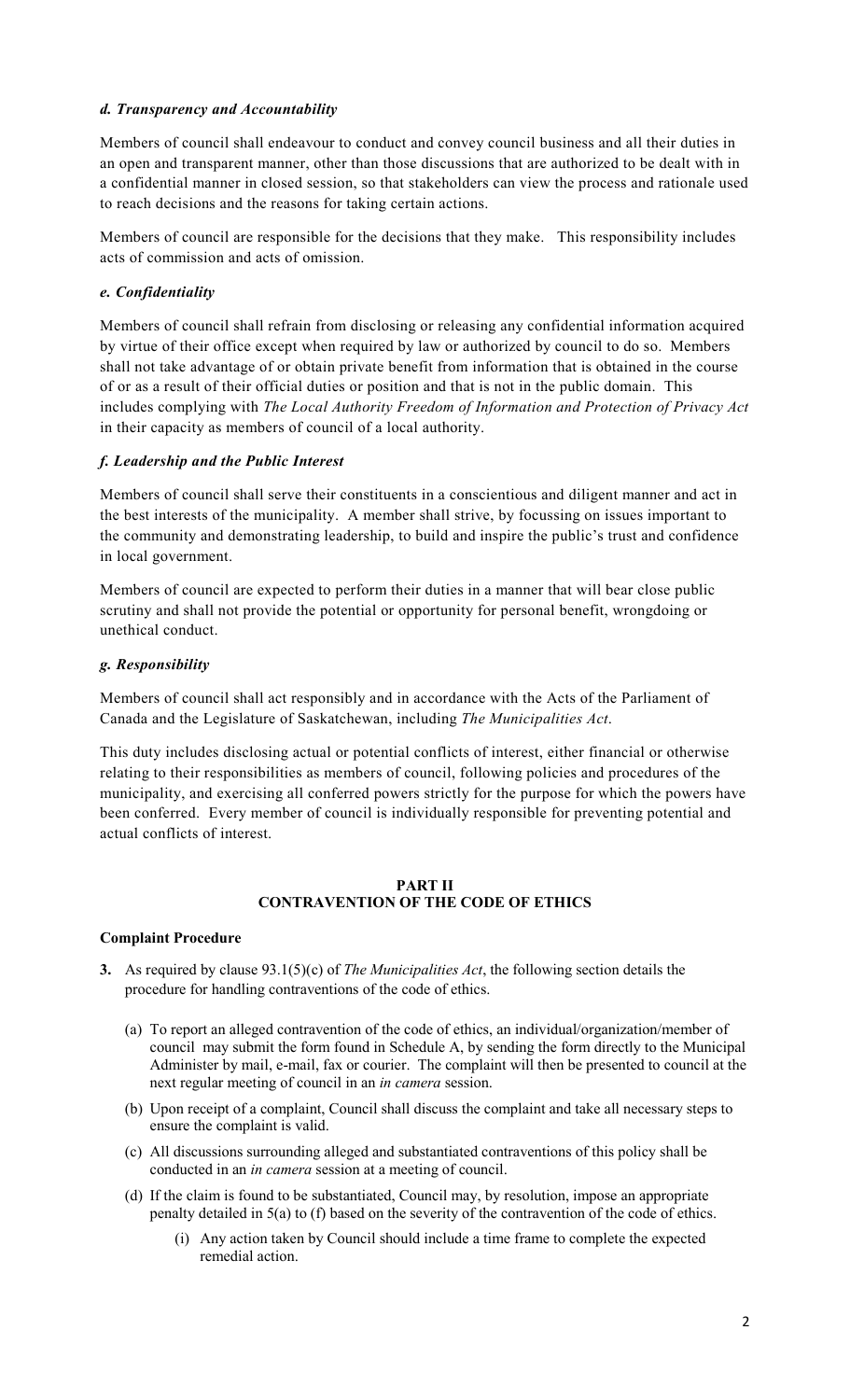- (e) Council shall inform the claimant, member of council, and any other relevant party of councils decision, which includes:
	- (i) Informing the claimant and member of council that the complaint is dismissed, or
	- (ii) Informing the complainant and member of council of the corrective action and/or the measures taken to ensure the behavior or activity does not continue.

### **Contravention during a Council Meeting**

**4.** If council is of the opinion that a member has violated the code of ethics during a council meeting, council may require the member to remove themselves for the remainder of the council meeting. Council may apply additional penalties based on the severity of the contravention.

### **Remedial Action if Contravention Occurs**

- **5.** Should a Member of a Council breach any of the principles outlined in this code, the possible courses of action that are available to Council include but are not limited to:
	- (a) An apology, either written and/or verbal, by the Member of Council to the impacted individual(s), Council, and/or the general public.
	- (b) Educational training on ethical and respectful conduct.
	- (c) Repayment of moneys/gifts received.
	- (d) Removal of the Member from Council Committees and/or bodies.
	- (e) Dismissal of the Member from a position of Chairperson of a Committee.
	- (f) Reprimand.

# **PART VII COMING INTO FORCE**

**6.** This bylaw shall come into effect on the day of its final passing.

{Seal}

Reeve

Administrator

\_\_\_\_\_\_\_\_\_\_\_\_\_\_\_\_\_\_\_\_\_\_\_\_\_\_\_\_\_\_\_\_\_\_\_\_

 $\mathcal{L}_\text{max}$  , where  $\mathcal{L}_\text{max}$  and  $\mathcal{L}_\text{max}$  and  $\mathcal{L}_\text{max}$ 

Read a third time and adopted this  $\_\$ {26} day of April, 2017